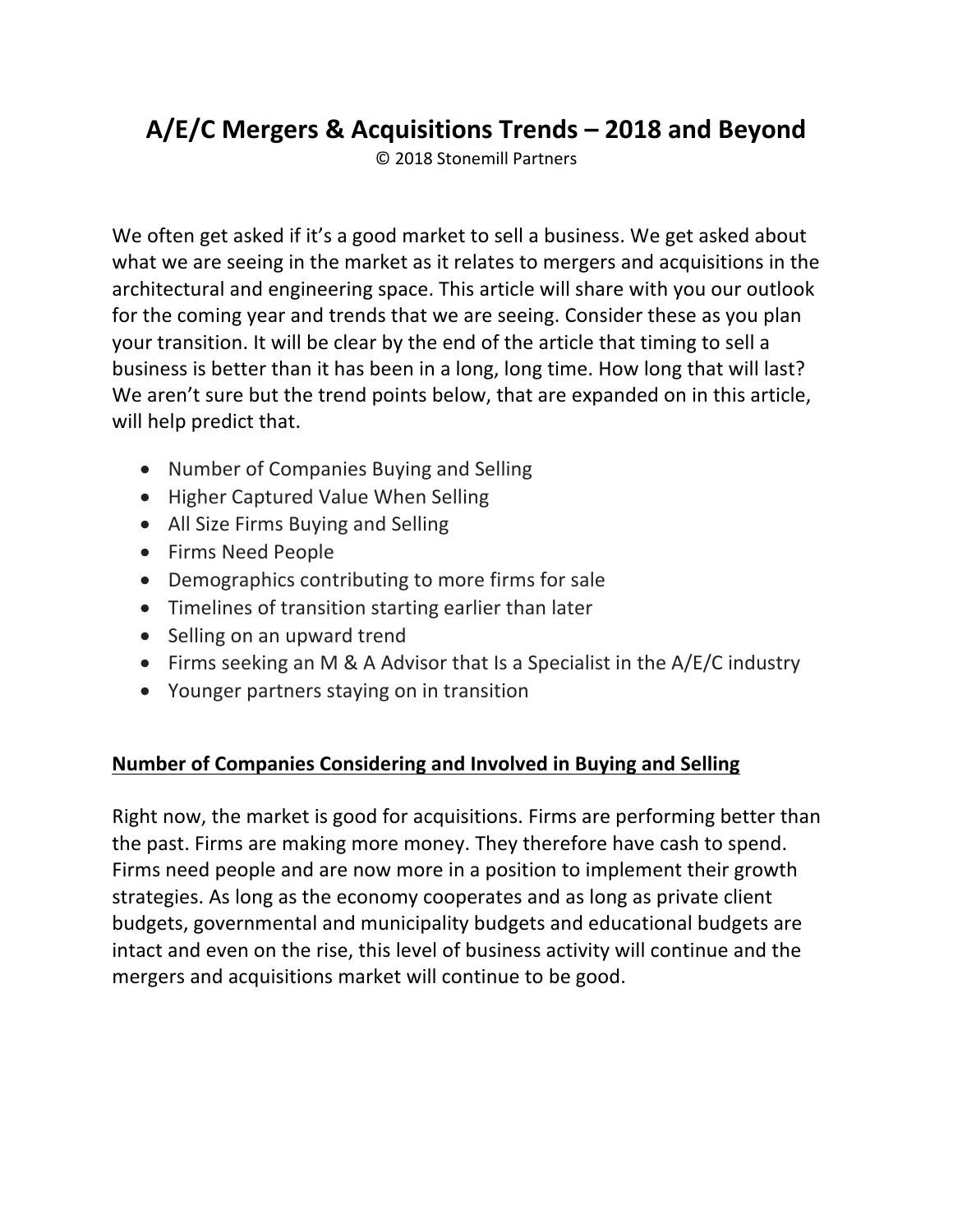### **Captured Value of a Firm When Selling**

Value captured for firms selling have moved up this past year and will be at this level or higher for the coming year. Value based on multiples has increased with multiples increasing. Multiples are still dependent on markets, trends, size of company and more but overall, they are in the upward direction.

#### **All Size Firms Making Acquisitions and Selling**

When you look at Demographics and the majority of firms on the upswing, the number of firms selling are also on the upswing. This is true for firms of all sizes. The bigger firms want to be larger and more global. The mid-size firms want to get out of the gap. The smaller firms want to grow larger, capture value, retire or transition. All of this leads to all size firms selling and all size firms buying.

#### **Firms Need People/Capacity**

When firms get busy they need capacity. Capacity usually means people to manage, plan, design and complete projects. With not enough people, business is turned down and growth is limited. Those firms adding people, finding the necessary people and acquiring to gain more people will grow and prosper. This is a trend and is expected to continue for the coming year and thereafter.

#### Demographics contributing to more firms for sale

Baby boomers are reaching an age where it is time to sell their firms. It is most prudent to not wait until the firm is declining to sell. Selling a firm on the uptrend trend now will maximize your value as it sometimes takes 12 months of the selling process to sell and a transition for selling owners to stay on with new owners is typically 3 years. Take advantage of this timing and start now as things are good and on the rise. More and more baby boomers selling their firms will increase this activity.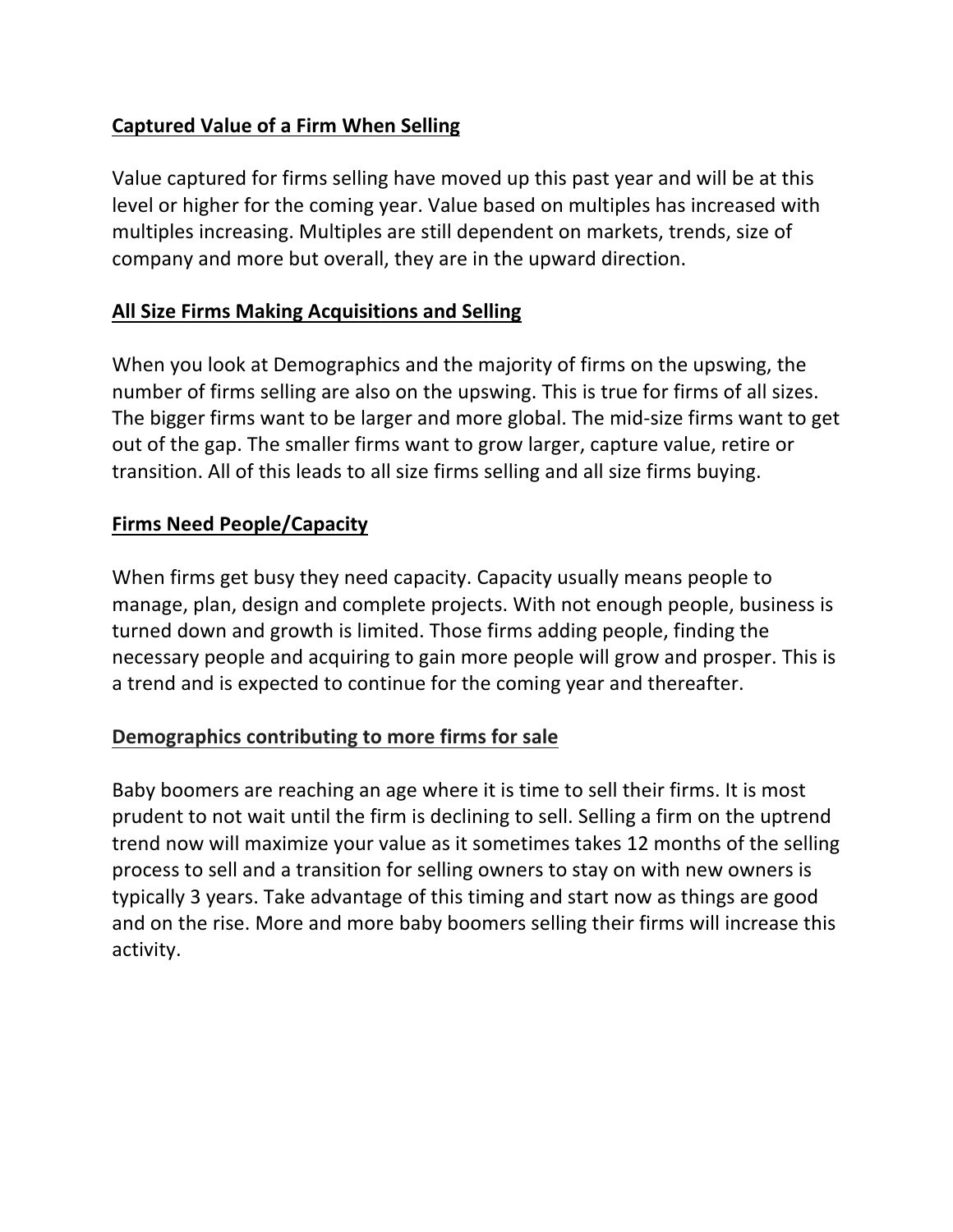### **Timelines of transition starting earlier than later**

It can take  $8 - 14$  months to find the right buyer for an acquisition; sometimes it happens quicker and sometimes it takes longer but for purposes of this point, call it a year. That year plus a 2 to 3 - year transitionary employment agreement with the buyer (new owner) suggests that if you want to completely transition out of your business, the total time frame is 3-4 years. That suggests that if that is your time frame, the time to start is now. More and more firms are starting to realize this, with demographics affecting it and with sellers realizing there is transition employment with a new owner involved. This is leading to a trend of transitions starting earlier than later, again fueling a good acquisitions market.

# Sellers Realizing the Benefits of Selling a Business While Business is Good and/or **On An Upward Trend**

Buyers are skeptical of firms that are declining in sales and profits and will offer much lower multiples as an offer price. Many sellers had a good year last year and now want to capture an increased value along with their favorable timing for selling. More and more firm owners are getting educated about how buyers treat trends and good operating performance and are contributing to the good acquisitions market. This is expected to continue as firm owners research and learn about transitions and acquisitions.

## **Firm Owners Seeking Out Industry M & A Professional/Specialist**

In view of selling owners researching and learning about transition and acquisition, they are calling on specialists and experts that work within the  $A/E/C$ industry vs. working with traditional accountants, strategists and general advisors. There are only a few that focus on the  $A/E/C$  industry and less than that representing sellers as their primary focus. Smart business people are seeking industry M & A experts to advise on value, the process, agreement development, transition and the maximization of the deal. This trend will continue as more firms transition.